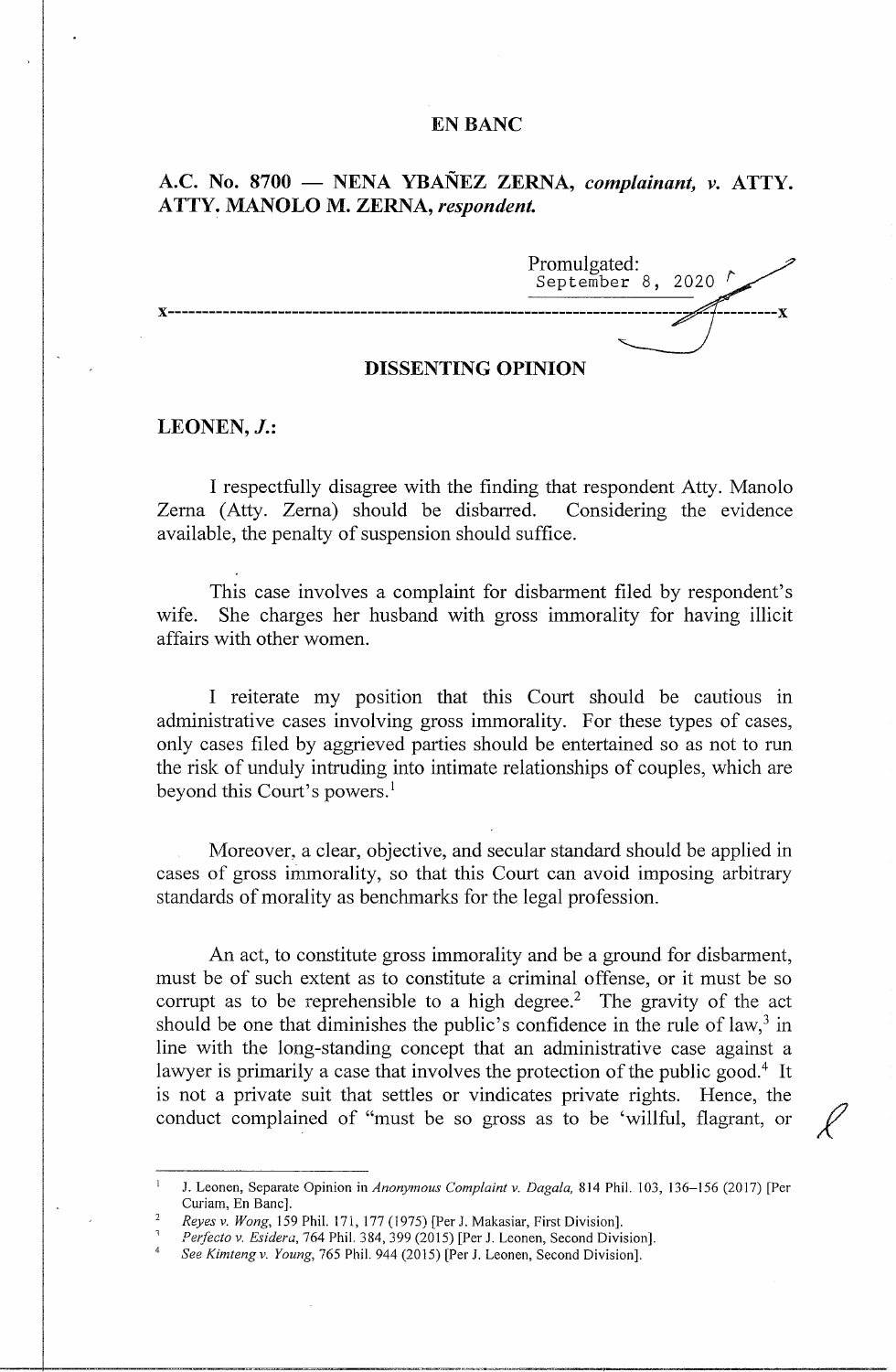### Dissenting Opinion 2 A.C. No. 8700

*I* 

shameless,' so much so that it 'shows a moral indifference to the opinion of the good and respectable members of the community."<sup>5</sup>

The *ponencia* rules that respondent maintained adulterous and illicit affairs with several women during his marriage with the complainant, upholding the Integrated Bar of the Philippines Commissioner's findings:

The IBP Commissioner found that there was enough evidence to hold respondent administratively liable for maintaining illicit affairs despite him being married to complainant; that the email messages of respondent to Grace revealed a romantic relationship between the two; that the words used in their email messages *i.e., "take care of yourself always," "wish you were here," "looking forward to that day we meet,"*  were suggestive and showed affection and loving concern towards each other; that the same do not point to an exchange of messages not just between a lawyer and a client but between lovers; that as regards Judelyn, the alleged confession about that affair was too compelling an evidence for complainant, given that respondent did not refute the same; that the Affidavits of complainant's witnesses Jeffrey Villegas and Val C. Grapa revealed the romantic conduct of respondent and Judelyn that could only have been demonstrated by lovers; and that as regards Evelyn, respondent's relationship as even more open as their displays of affection in public were done without any inhibition; and that the Affidavits of complainant's witnesses, Joselito Sido and Jovito Cipres were, likewise, revealing as respondent and Evelyn were described as a couple who unabashedly displayed their affection for each other in public.<sup>6</sup>

These findings place heavy weight on the supposed meaning of the private messages exchanged between respondent and one of the women, Grace. The *ponencia* concludes that the words *"take care of yourself always," "wish you were here,"* and *"looking forward to that day we meet,"*  signify an illicit relationship between the two, characterizing these messages as affectionate words that could only be said in the context of a romantic relationship.

I disagree. These words on their own, although affectionate, are not sufficient to conclude that there was an illicit relationship between the two. The messages that respondent sent were equivocal and subject to different interpretations. Telling another person to take care of themselves or that they are looking forward to their company does not always mean there is an ongoing romantic relationship between the two. While these words may be considered playful especially considering that respondent is a married man, I do not agree that they are enough to judge a person as grossly immoral.

Other pieces of evidence considered involve sworn statements by complainant's witnesses who characterize respondent's conduct towards other women as "romantic," and "could only have been demonstrated by

*<sup>5</sup> Arciga v. Maniwang,* 193 Phil. 730, 735 (1981) [Per J. Aquino, Second Division].

*Ponencia*, p. 3-4.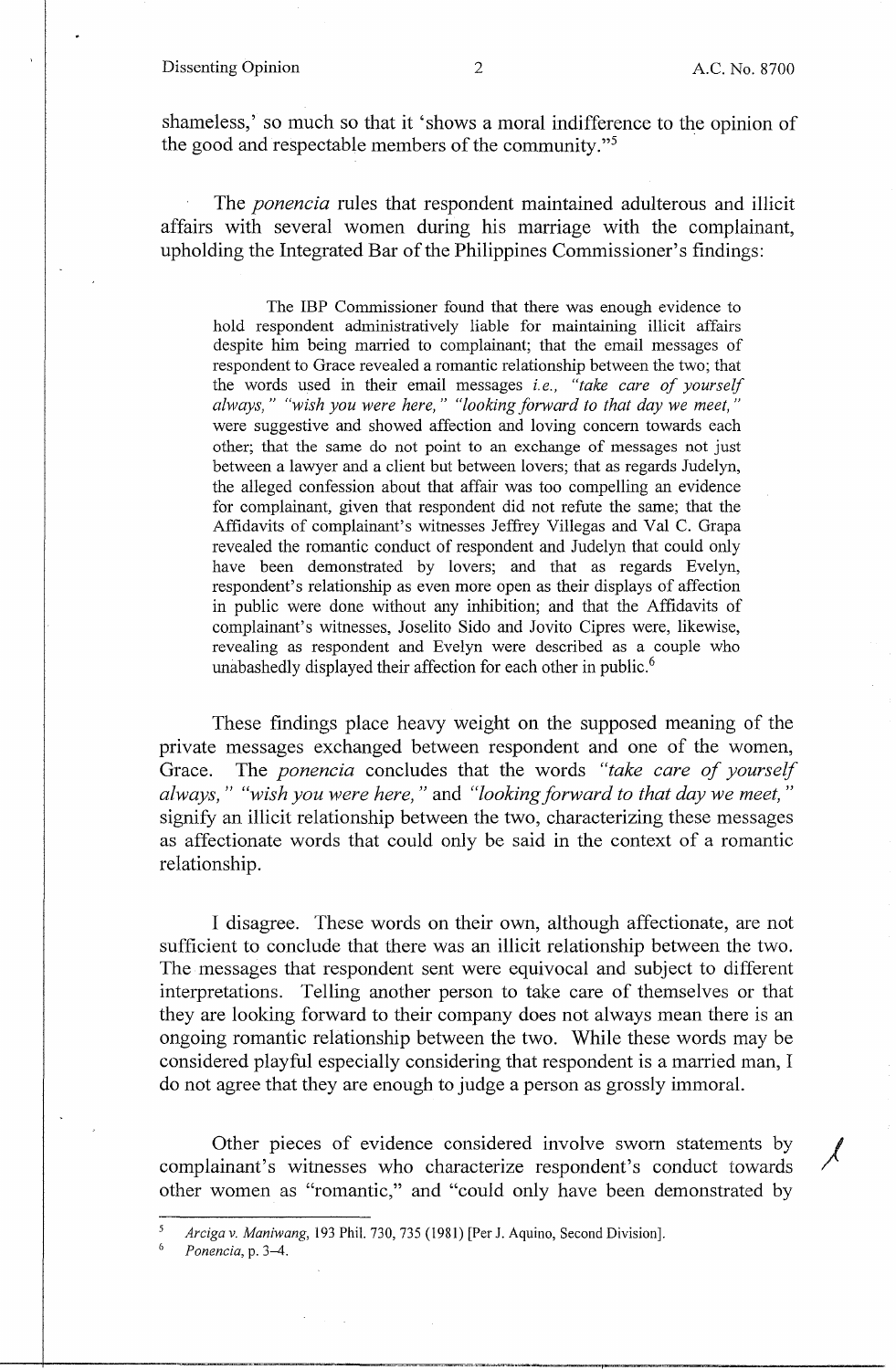### Dissenting Opinion 3 A.C. No. 8700

lovers." In my view, this Court cannot simply rely on the observations made by third persons as to the true status of respondent's relationships with other women. Respondents' words and actions should be evaluated on their own as against an objective criterion to detennine whether they may be considered grossly immoral.<sup>7</sup> Otherwise, we run the risk of allowing an arbitrary standard based on third persons' impressions to govern private relations between two individuals.

I have previously stated that "an objective criterion of immorality is that which is tantamount to an illegal act." $8$  I do not agree that the facts relied on by the *ponencia* are sufficient to meet this standard. The *ponencia*  rules that respondent is grossly immoral because:

[I]t is morally reprehensible for a married person to maintain intimate relations with another person of the opposite sex other than his or her spouse. All the more reprehensible is respondent's act of leaving his wife and three children to maintain an illicit relationship with another woman with little to no attempt on his part to be discreet about his liaison.<sup>9</sup>

However disagreeable his conduct may be, respondents' actions do not constitute an illegal act for which he can be adjudged as grossly immoral. The *ponencia* refused to delve into the question of whether respondent is guilty of concubinage,  $10^{\circ}$  saying that this should be heard in a criminal case before the Regional Trial Court.<sup>11</sup> However, the question in an administrative case for gross immorality is not respondent's guilt for committing a crime for which he must suffer a criminal penalty, but whether his acts are tantamount to this crime so as to strip him of his license to practice law. I find that they are not.

Nevertheless, I still find him administratively liable for violation of the Code of Professional Responsibility. In Canon 7, Rule 7.03:

Canon  $7 - A$  lawyer shall at all times uphold the integrity and dignity of the legal profession and support the activities of the Integrated Bar.

 $\sim 100$ 

The concubine shall suffer the penalty of *destierro.* 11 *Ponencia,* p. 7.

*See* J. Leonen, Dissenting Opinion in *Sabillo v. Atty. Lorenzo,* A.C. No. 9392, December 4, 2018, 9 [Per Curiam, En Banc] *citing J. Leonen, Separate Opinion in Anonymous Complaint v. Dagala, 814* Phil. 103 (2017) [Per Curiam, En Banc].

 $\mathbf{R}$ Id.

 $^{9}$  *Ponencia*, p. 6.<br><sup>10</sup> **PEV PEN COD** 

REV. PEN. CODE, art. 334.

ARTICLE 334. *Concubinage*. - Any husband who shall keep a mistress in the conjugal dwelling, or, shall have sexual intercourse, under scandalous circumstances, with a woman who is not his wife, or shall cohabit with her in any other place, shall be punished by *prisi6n correccional* in its minimum and medium periods.